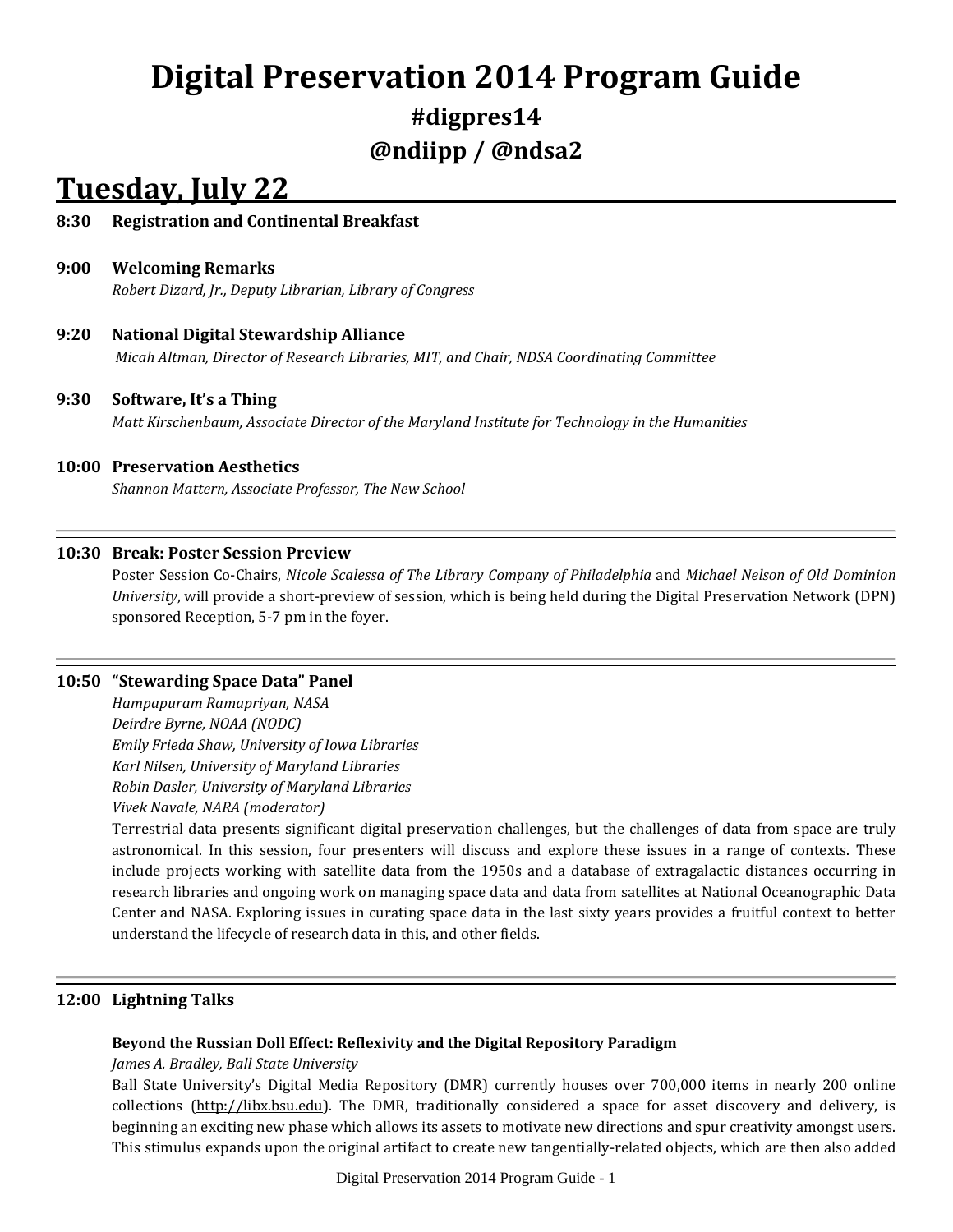to the DMR and linked in parity with the original asset that inspired it, creating a circular, reflexive, and spiraling model of growth. In this presentation, James Bradley provides tangible and practical examples of this paradigm by highlighting some current and future projects at Ball State University involving University Libraries' collaboration with the College of Architecture and Planning, Department of History, School of Art, and the David Owsley Museum of Art.

### **Video Game Source Disc Preservation**

#### *David Gibson, Library of Congress*

As the Library of Congress's custodial unit for video games, the Moving Image section receives roughly 400 games per year through the Copyright deposit process. A vast majority of these games come in as published works, complete with packaging and accompanying booklets. In some cases, however, the section receives master or source disks for the games, ostensibly an image of the game's complete file structure burned to a CD-R or DVD-R. It is often the case that these games were either unpublished in the United States in a physical form or never released at all. Using the never released PlayStation Portable game, *Duke Nukem: Critical Mass*, as an example, David Gibson will examine the various file formats and file structure of the source disc with an emphasis on preserving and providing access to the files and, ideally, a reconstruction of the complete game. Recommended for those who have an interest in software preservation and its inherent challenges.

#### **UELMA-Compliant Preservation: Questions and Answers?**

#### *Rebecca Katz, Council of the District of Columbia*

The District of Columbia is considering how to implement a preservation model for an electronic publication of its code of laws. States implementing the Uniform Electronic Legal Material Act (UELMA) face a critical question: how to preserve electronic records to meet the preservation requirement of the law. The District of Columbia is looking at technological considerations, governance considerations, and basic content considerations. This presentation will highlight the decision points in the process of developing a preservation model and the factors playing into each decision made. How will we ensure that our data remains accurate? How will we maintain its accessibility to the public? How much will we preserve? Will we preserve only the text of the law, or the formatting as well? And how will we ensure the continued viability of a new system when its developers and champions are no longer in charge of the system?

#### **We Want You Just the Way You Are: The What, Why and When of Fixity in Digital Preservation**

## *Kate Murray, Library of Congress*

Fixity, the property of a digital file or object being fixed or unchanged, is a cornerstone of digital preservation. Fixity information, from simple file counts or file size values to more precise checksums and cryptographic hashes, offers data used to verify whether an object has been altered. Many in the preservation community know they should be establishing and checking the fixity of their content, but how, when and how often? The National Digital Stewardship Alliance Standards and Practices and Infrastructure working groups have published *Checking Your Digital Content: What is Fixity and When Should I Be Checking It?* to help stewards of digital objects answer these questions in a way that makes sense for their organization based on their needs and resources.

## **"Save Your Databases Using SIARD!"**

## *Krystyna Ohnesorge, Swiss Federal Archives SFA*

For the archiving of relational databases, the Swiss Federal Archives have developed a format known as SIARD – Software Independent Archiving of Relational Databases. SIARD is an open standard and is supported by the SIARD Suite 1.0 application, which can be used to convert relational databases into SIARD format and can be ordered free of charge in conformity with the license agreement.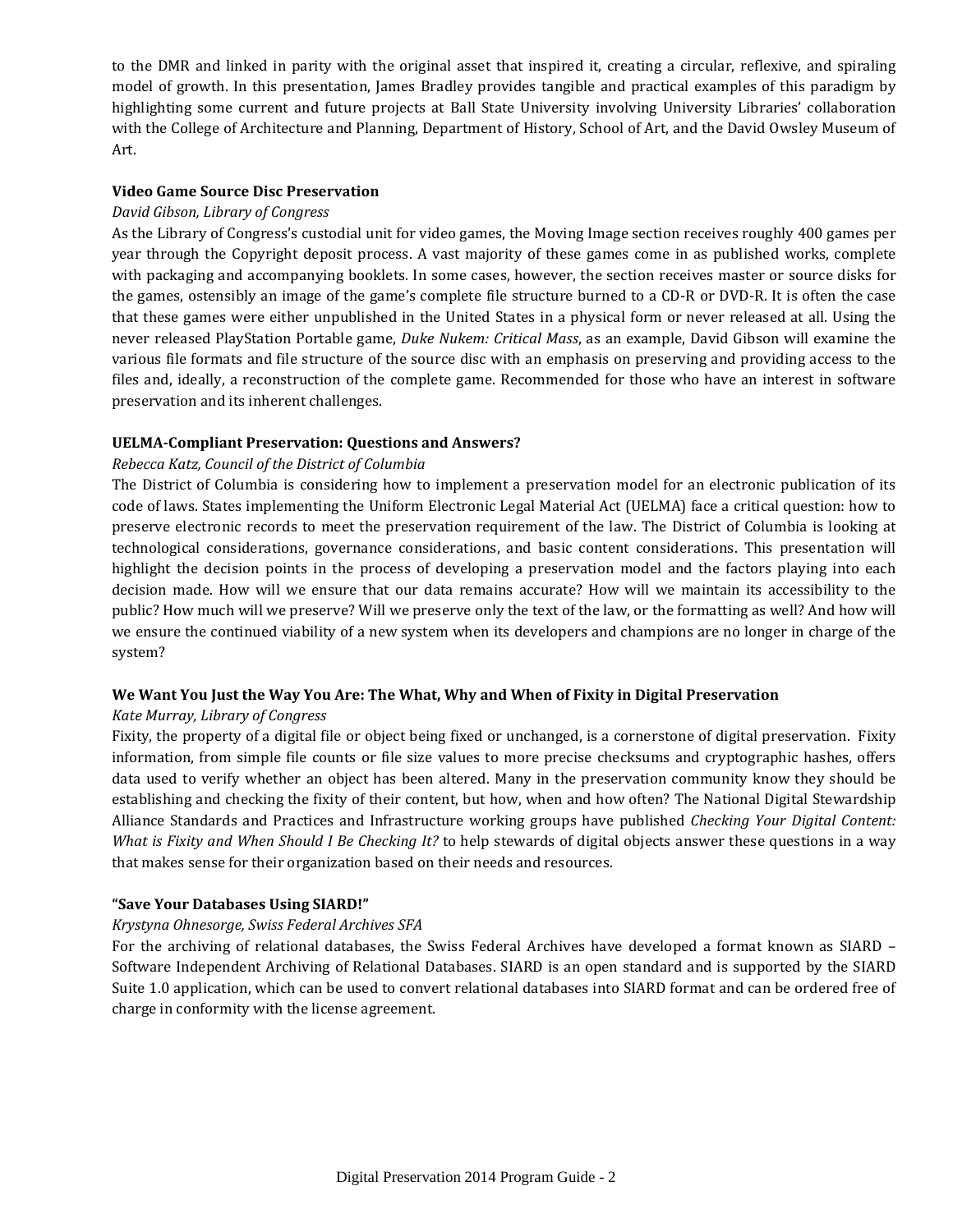#### **12:30 Lunch and Presentations: 2014 NDSA Innovation Awards Presented**

### *1:00 Awards Presented*

**Institution Award:** To acknowledge organizations taking an innovative approach to providing support and guidance to the digital preservation community.

#### **National Software Reference Library**, *National Institute for Standards and Technology*

**Doug White** accepting on behalf of the institution

Recognized for their substantial leadership in building a national collection of software, developing and sharing workflows and approaches for software preservation, and for modeling approaches to corpus analysis of born digital collections.

**Project Award:** To recognize projects whose goals or outcomes represent an inventive, meaningful addition to the understanding or processes required for successful, sustainable digital preservation stewardship.

**XFR STN,** *The New Museum*

**Johanna Burton** accepting on behalf of the institution

"XFR STN" (Transfer Station) acts as "an open-door artist-centered media archiving project." The project is recognized in particular for how it stands as a model for community-driven digital preservation activity, utilized existing platforms like the Internet Archive for long term preservation, and worked directly with artist and media creators to preserve their work.

**Individual Award:** Given to individuals making a significant, innovative contribution to the digital preservation community.

**Trevor Muñoz,** *Assistant Dean for Digital Humanities Research at the University of Maryland Libraries and an Associate Director of the Maryland Institute for Technology in the Humanities*

Recognized for his work developing and teaching best practices in data curation in the digital humanities and for his work advocating for digital preservation as a core function of librarianship, archival work, and scholarship.

**Future Steward Award:** To acknowledge future stewards, especially students, but including educators, trainers, or curricular endeavors taking a creative approach to advancing knowledge of digital preservation issues and practices.

**Emily Reynolds,** *Program Specialist, Institute of Museum and Library Services* 

Recognized for the quality of her work in a range of internships and student positions with ICPSR, University of Michigan Libraries, the Library of Congress, Brooklyn Historical Society, Storycorps, and, in particular, her recent work on the World Bank's eArchives project.

#### **Afternoon Talk and Panel Discussion**

## **1:40 Community Driven Innovation**

*Cole Crawford, Executive Director, Open Compute Foundation*

## **2:10 "Community Approaches to Digital Stewardship" Panel**

*Fran Berman, Rensselaer Polytechnic Institute Bradley Daigle, University of Virginia Aaron Rubinstein, University of Massachusetts Amherst Jaime Schumacher, Northern Illinois University Meg Phillips, NARA (moderator)*

The 2014 and 2015 National Agendas for Digital Stewardship both highlight the importance of coordinated community action in digital stewardship. This panel will feature brief presentations about cooperative approaches to digital stewardship from the Academic Preservation Trust, the Research Data Alliance, the Preserving Digital Objects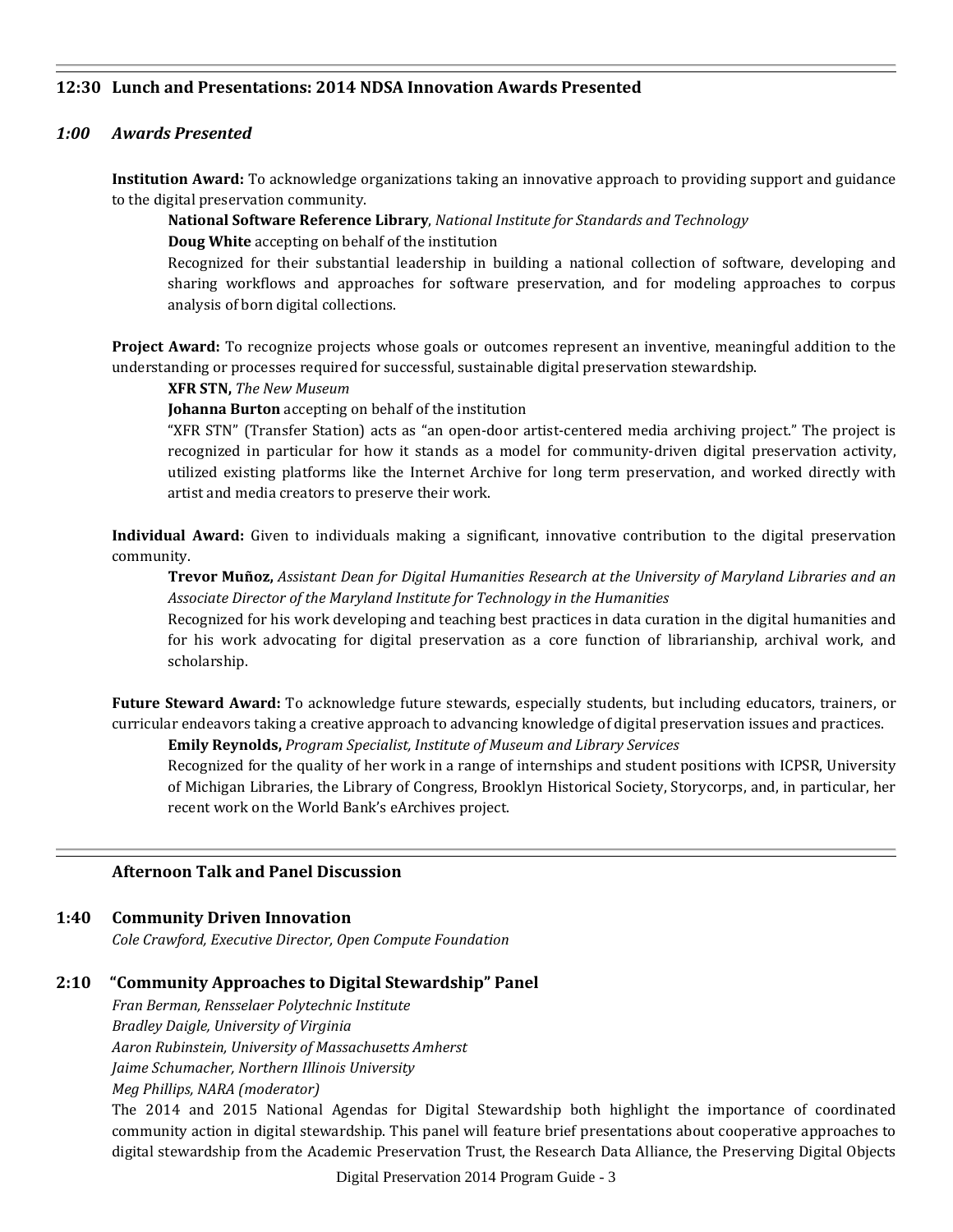with Restricted Resources (PoWRR) and the Five Colleges Consortium followed by a panel discussion comparing and contrasting models for collaboration. The discussion will be moderated by Meg Phillips of NARA.

#### **3:15 Break: Transition to Workshops and Breakout Sessions**

#### **3:45 Workshops and Breakout Sessions I**

#### **Session 1: West End Ballroom – Salon C**

#### **The Fragile Surface: Preserving the CD-R**

#### *John Passmore, NY Public Radio*

Over the years more than 30,000 CD-Rs have been "burned" by WNYC producers, reporters and others to safeguard audio. Most of those discs (many with irreplaceable content) have ended in the vaults of the New York Public Radio Archives, where they have begun to show alarming symptoms, from occasional glitches to catastrophic failure. Consequently, one of the most recent formats in the Archives presents some of the most pressing preservation issues. The NYPR Archives embarked this year on a project to mass-transfer the content of its CD-Rs into the organization's asset management system. To do so, the archives uses a suite of commercial tools and custom software to create automated workflows that both preserve the integrity of our data and provide accessibility both in-house and on-line to our listening audiences. This presentation will discuss the workflows that enabled the creation of thousands of digital preservation masters, while also capturing preservation data relating to materials, treatment, brand, batches, and number/severity of errors encountered during the ingest process.

#### **More than a Best Practice: Taxonomy as Tactical Preservation at NPR**

#### *Hannah Sommers, NPR*

NPR's mission is to create a more informed public, news cycle by news cycle, one story at a time. This forwardlooking mission presents challenges for the preservation of our stories. NPR is not a cultural heritage institution but every day our team of Librarians steward cultural heritage. In 2014, taxonomy is a tool we use as a "stealth" preservation tactic targeting the digital storytelling that we consider to be at greatest risk. Ours is a story in progress. This presentation explores the challenges inherent in NPR's reality, and how our team has chosen to view our context as a set of creative constraints.

#### **Session 2: West End Ballroom – Salon A**

#### **Next Generation: The First Digital Repository for Museum Collections**

*Ben Fino-Radin, MoMa*

*Dan Gillean, Artefactual Systems*

#### *Kara Van Malssen, AVPreserve*

The Museum of Modern Art has for the past year worked with Artefactual Systems to design and build the first digital repository designed for the needs and uses of a museum collection of digital materials. The goal of this system is to assist time-based media conservators in providing sustainable collections care to variable, timebased media and digital artworks. Built upon the open source platforms Archivematica and Access to Memory (AtoM), the DRMC's foundation is in international digital preservation standards, digital collections care best practices, combined with cutting edge web application design standards and user expectations. This demo session will present one of the first public demonstrations of this new repository management software, and will center around discussion of its critical features, including: access to and comparison of quality file characterization, management and reporting of fixity checking, reporting and visualization of collections trends and anomalies, identification and collection of an artwork's technical dependencies, integration with TMS and MoMA's Digital Asset Management system.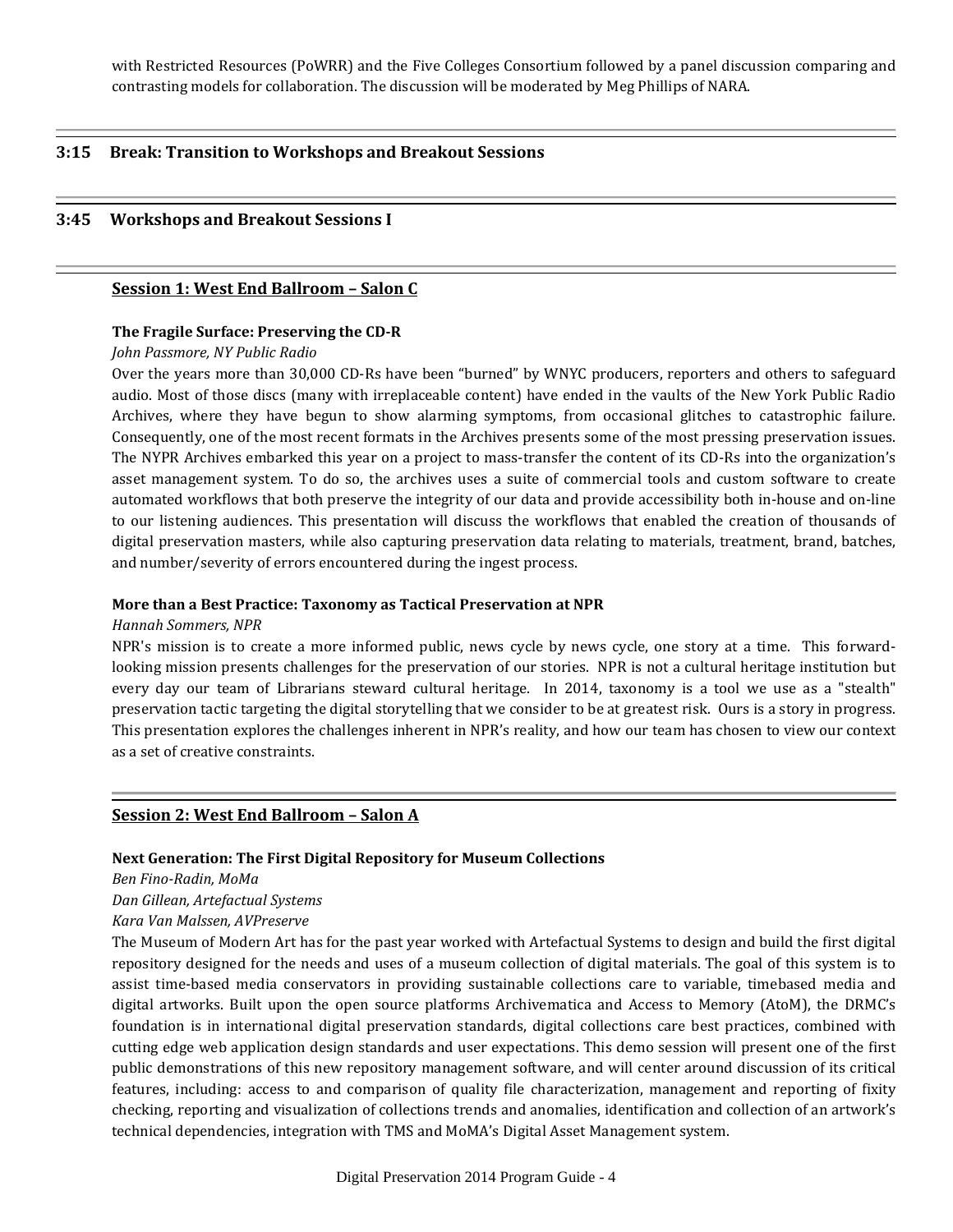#### **Revisiting Digital Forensics Workflows in Collecting Institutions**

## *Marty Gengenbach, Gates Archive*

This talk will provide updates on a series of 2012 interviews from archivists representing a variety of collecting institutions. Since conducting the initial interviews, there have been significant developments related to digital forensics and the acquisition of born-digital content: broader technological advancements including the release of the BitCurator tool set; in archival best practices, such as the adoption of EWF (Expert Witness Compression Format) over AFF (Advanced Forensics Format); and local institutional and organizational changes in technical infrastructure and personnel. The session will revisit questions from the original 2012 study: What digital forensics tools and practices have been implemented in archives? What challenges and successes have been encountered in the use of digital forensics applications? What trends can be identified across institutions using digital forensics applications? The session will also address challenges identified in the original research, and additional topics of interest to digital preservation practitioners.

## **Session 3: West End Ballroom – Salon E**

#### **Research and Development for Digital Cultural Heritage: An Open Forum**

*Josh Sternfeld, NEH*

#### *Gail Truman, Truman Technologies*

As NDSA prepares to add new categories of content to its 2015 Agenda, including digital art and software, now is the ideal opportunity to assess the state of research and development for the preservation of digital cultural heritage. This break-out panel session will identify pervasive issues across formats found in digital cultural heritage that in time may lead to standards and practices adopted widely by practitioners working in museums, archives, libraries, arts organizations, and universities. Work in digital cultural heritage requires a creative balance of intellectual, theoretical, technical, social, and aesthetic matters. Building upon a spate of initiatives, conferences, and studies in recent years, this year's session will pose whether and how we can both embrace the novel properties intrinsic to each work or collection, while investigating the possibility of developing shared practices and standards.

## **Session 4: Dupont Ballroom – Salon G**

## **Beyond Transfer Stations: Collaborative Efforts Towards Digital Preservation of Analog Video and Born-Digital at XFR Collective**

*Andrea Callard, COLAB*

#### *Rebecca Fraimow, Dance Heritage Coalition*

*Julia Kim, New York University, Moving Image Archiving and Preservation*

XFR Collective is a New York City-based media preservation membership organization with a mission to preserve atrisk and obsolete audiovisual artwork by providing low-cost migration services to independent content producers for education, research, and cultural engagement. XFR Collective was formed to meet the needs of NYC-based arts communities. For a nominal membership fee, communities and artists can join the Collective to migrate content from increasingly obsolete media, both analog and born-digital, and make it publicly available on Internet Archive. The Internet Archive also serves as a repository for preservation-quality files. Panel themes include advantages of communal preservation initiatives, open access tools and resources, collaborative preservation strategies for research and scholarly use, and public access as a means of long-term preservation and sustainability.

Other collaborators on this project included: Ben Fino-Radin, Museum of Modern Art; Tara Hart, Jen Song and Johanna Burton, New Museum of Contemporary Art; Alexis Bhagat, Taylor Moore, Alan Moore, Coleen Fitzgibbon, COLAB; Leeroy Kun Young Kang; Walter Forsberg, National Museum of African American History and Culture; and Bleakley McDowell, New York University, Moving Image Archiving and Preservation.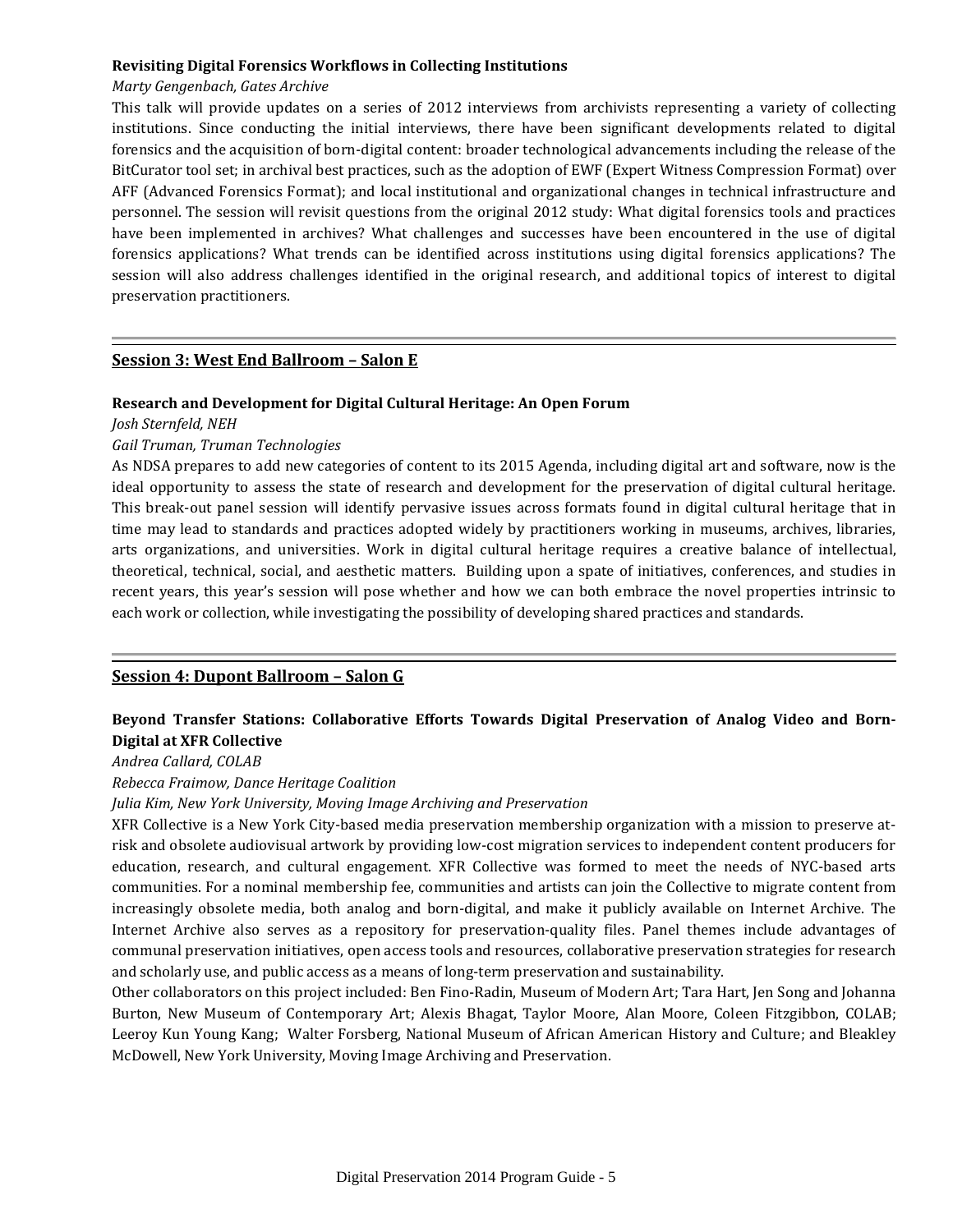#### **Infrastructure Development: Multiple Digital Content Types in a Single Collection**

## *Dina Sokolova and Jane Gorjevsky, Columbia University*

This presentation will focus on implementation of Columbia University Libraries' (CUL) digital repository infrastructure, and is based on an archival project involving a wide variety of digital materials. In 2011, CUL received a grant to permanently preserve and provide access to the archives of the Ford Foundation International Fellowships Program (IFP). The program offered fellowships for post-graduate study to social justice leaders from underserved communities in Asia, Africa, Latin America, Russia, and the Middle East who lacked access to higher education. One of the key objectives of the grant was to build a set of repository-based preservation, management, and access systems and services, which can later be utilized for other digital and hybrid collections. The presentation will focus on the project workflow and decision-making as well as technological tools, utilized in the process, within the framework of current digital preservation standards and best practices.

## **Session 5: Dupont Ballroom – Salon F**

#### **The Great Migration: Moving First Generation Digital Texts to HathiTrust**

#### *Lance Stuchell and Kat Hagedorn ,University Library, University of Michigan*

The University of Michigan has been scanning volumes locally since 1995 and making those volumes available through their original Digital Library eXtension Service (DLXS) since 2000. They recognized the usefulness of depositing their locally-scanned volumes into HathiTrust early on (in 2008), and deposited a large number of the volumes available only through DLXS into HathiTrust. In the last few years, they have been working methodically towards more stringent validation of ingested volumes for proper digital preservation, and more methodical ingest with an eye toward actual migration (rather than deposit and preservation in two places). Lance Stuchell and Kat Hagedorn will share their experiences with moving older digital files to an environment with more stringent technical preservation requirements, and how this experience can inform current views on migration and the preservation of legacy content.

#### **Access and Preservation in the Cloud: Lessons from Operating Preservica**

#### *Jonathan Tillbury, Preservica*

The digital preservation community has recently been offered a series of cloud solutions providing various forms of functionality. In this talk Jonathan Tillbury describes a system that provides not just bit-level preservation but the full gamut of digital preservation services; up until recently, such systems were available only to organisations using a system installed on-site, created through a complex software development project. This "new paradigm" thus offers a zero capital cost "pay as you go" model to perform not just bit-level preservation but also "active preservation". Importantly, it is also possible to export an organisation's entire content thereby providing a suitable "end of system life" route.

## **5:00 Poster Session Presentations and Reception sponsored by The Digital Preservation Network (DPN)**

#### **Digitization at USGS Libraries**

#### *Jenna Nolt, Qi Tong, U.S. Geological Libraries Program*

USGS Libraries have many unique historical materials in their collection that are essential scientific records for the earth science community. Some of these materials are in fragile condition and most of them are not available online. To preserve these materials and make them accessible online, the USGS Libraries embarked on a digitization effort. This poster will share the experience and challenges we have encountered to set up an in-house digitization operation. The poster will detail the different analog material formats; digitization equipment; process to upload digitized files to servers; training of staff, etc.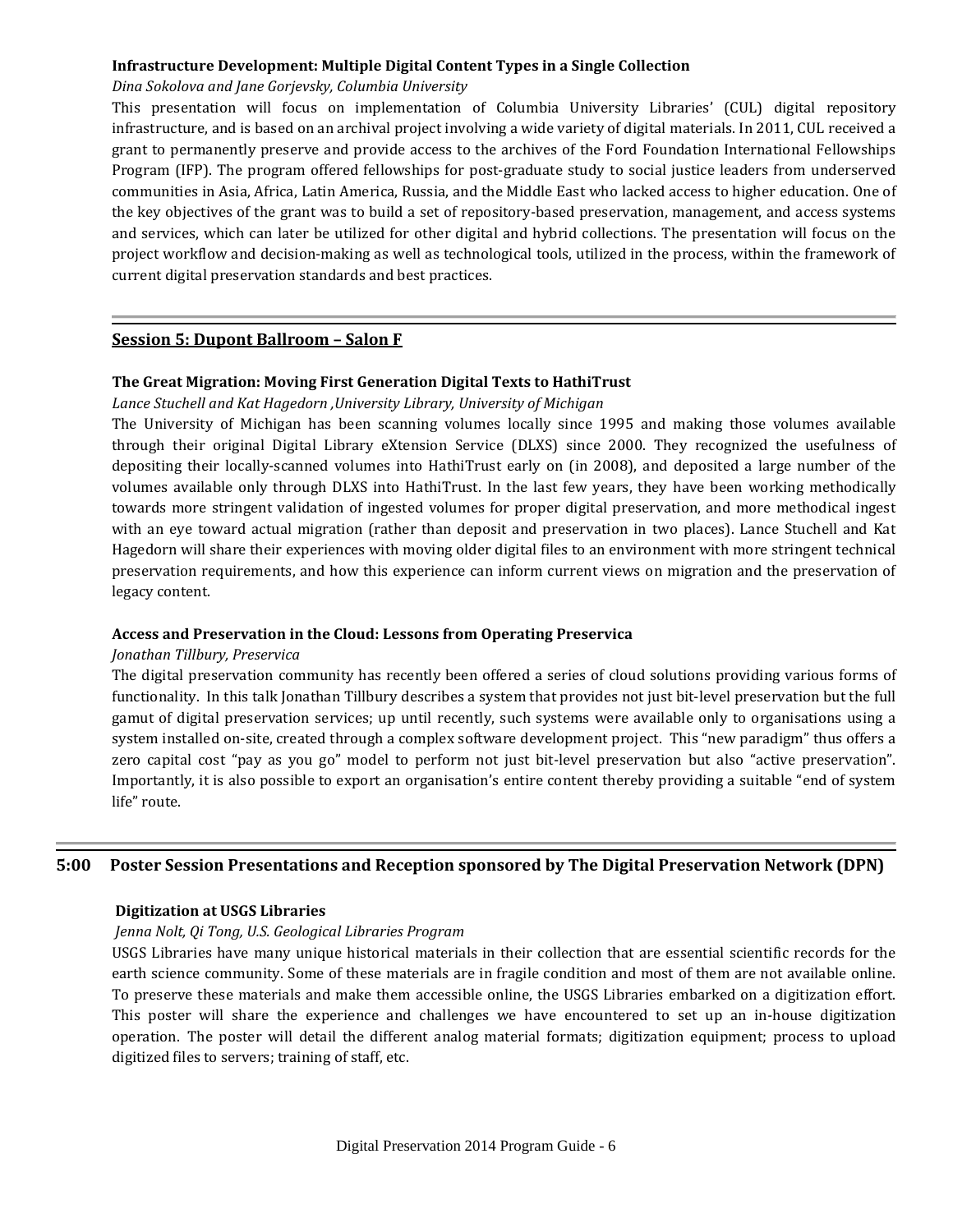## **The Occupy Web Archive: Is the movement still on the live web?**

## *Maria LaCalle and Scott Reed, Internet Archive/Archive-It*

With the spontaneous and rapid development of the Occupy Movement came a concerted effort to archive at risk web based content. In an effort to capture and preserve the thousands of new websites and blogs designed to announce and organize the movement, Archive-It created an "Occupy Movement" collection in November of 2011 and crawled over 900 URLs. This poster session will describe the URL selection, appraisal and collaboration process, providing access to the archived sites and offer an analysis of how many URLs archived during the project are no longer available on the live web.

#### [www.archive-it.org](http://www.archive-it.org/)

## **Sustaining Digital Initiatives in the National Digital Stewardship Residency**

#### *Emily Reynolds and Julia Blasé, Former National Digital Stewardship Residents*

The poster discusses lessons learned in the National Digital Stewardship Residency program, where the authors engaged in project planning and implementation of digital archive initiatives. Several factors vital to sustainability for both projects will be described and explored, including: building organizational support, planning for future financial, technological, and personnel needs, and strategies for collaboration and resource-sharing in digital stewardship.

## **The Digital POWRR Project: Enabling Collaborative Approaches to Digital Preservation**

#### *Stacey Erdman, Northern Illinois University*

The Digital POWRR project has spent the last several years investigating how those from smaller or less resourced institutions can successfully engage in digital preservation activities within the constraints of their budgets and infrastructure. This poster presents an overview of the activities the team has undertaken, and presents abbreviated findings that will be part of the project's final white paper.

[http://digitalpowrr.niu.edu](http://digitalpowrr.niu.edu/)

## **Picture This: Migrating Metadata in Visual Materials Collections**

#### *Savannah Gignac, Niels Bohr Library and Archives*

*Emilio Segrè, Visual Archives*

The poster documents the data migration of 25,000 image records from a historical photo database held in Microsoft Access, to a more flexible CMS platform. The presentation will highlight how we selected and designed a new CMS, evaluated existing metadata, prepped for data migration, and ensured better user access and search capabilities of our online photographic archive.

<https://photos.aip.org/>

## **Tyranny of Water**

## *Ingi House, Defense Acquisition University and Progressive Technology Federal Systems*

This poster presentation will look at the challenges faced when trying to digitize a collection with various kinds of water damage. The first year of the recovery program is putting into place standards and protocols to insure that all information is captured, including evidence of the damage.

#### **NOAA Digital Collections: Archiving, Online Access, and Metadata Exchange**

#### *Stanley Elswick, NOAA Central Library*

This poster gives an overview and highlights some of the unique digital collections, projects, and metadata exchange efforts the NOAA Central Library has created.

## **Web Archiving: Capturing Best Practices and Tools**

#### *Courtney Whitmore and Laura M. Gentry, Wayne State University Students*

Many information professionals are overwhelmed with web archiving and are seeking direction and advice on how to begin a web archiving project at their respective institutions. This poster presentation will give an overview of commonly used tools in web archiving and will offer miniature web archiving case studies as examples and lessons from the experienced professionals who are currently undertaking this task.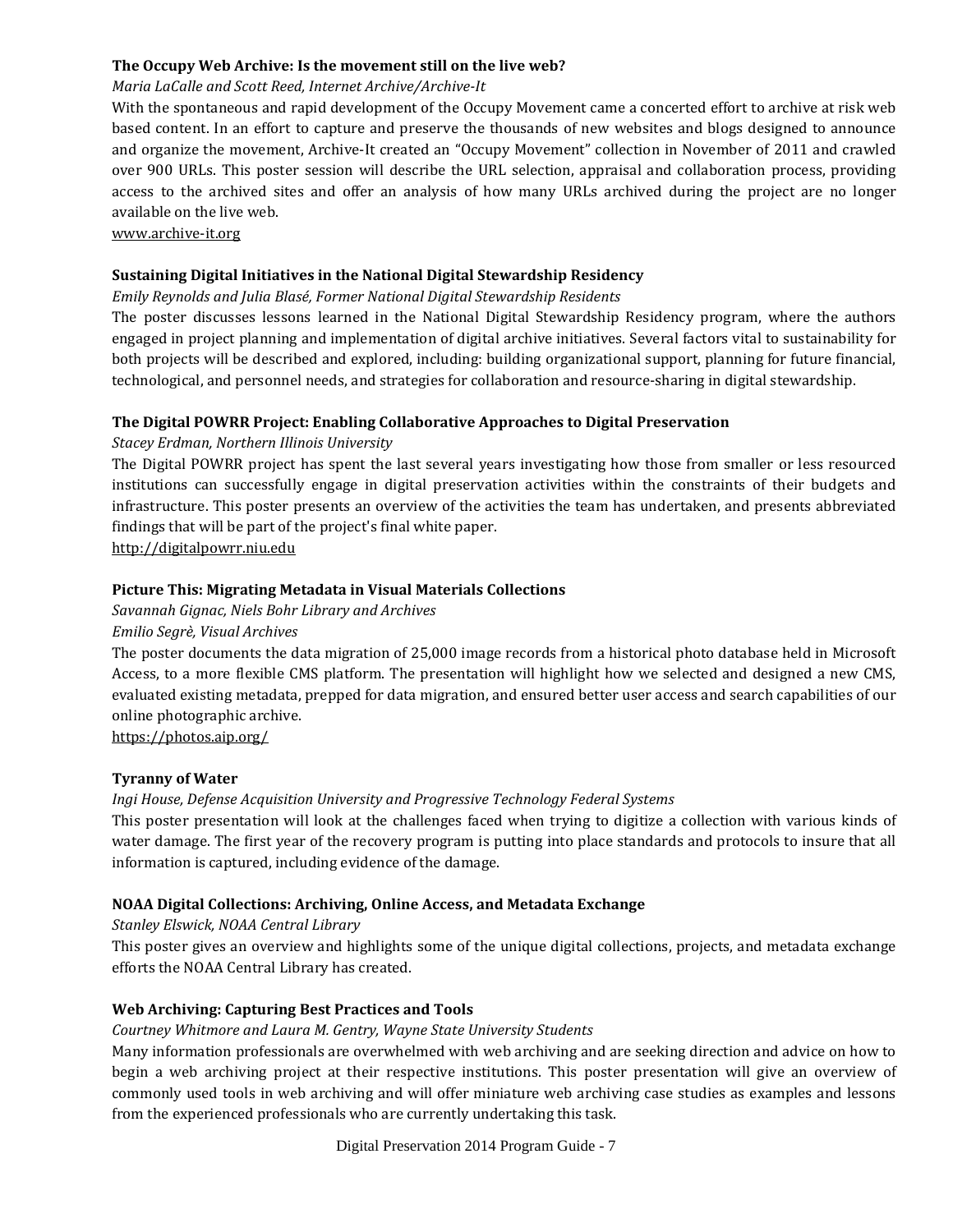## **Enhancing and Promoting Data Services: CLIR/DLF Postdoctoral Fellowship Program in Data Curation**

*Rachel Frick, Council on Library and Information Resources / Digital Library Federation (CLIR/DLF)*

Launched in 2012 as an expansion of the CLIR Postdoctoral Fellowship Program in Academic Libraries, the CLIR/DLF Postdoctoral Fellowships in Data Curation have given recent PhDs opportunities to work in research libraries and data centers to help develop data management strategies, policies, tools, and services that relate to the fellows' own disciplines. This poster will describe the experiences and observations of the first two cohorts of these fellows, including CLIR/DLF Fellows in Data Curation for the Sciences and Social Sciences as well as the new CLIR/DLF Fellows in Data Curation for Medieval Studies.

<http://www.clir.org/fellowships/postdoc>

## **Digital Audiovisual Preservation and Data Tape Workflows**

*Lauren Sorensen and Paul Klamer, Library of Congress*

#### *John Spencer, BMS/Chace*

Media files are often large, complex and process heavy, resulting in the need for delivery on data tape from vendors, and many times storage on data tape. LTFS and TAR format create interesting questions for the archivist working to copy and maintain authentic data across systems. The poster examines two use cases, giving an overview of workflows, and the advantages and disadvantages from preservation perspective, specifically looking at audiovisual material and management of large files.

[http://www.americanarchive.org](http://www.americanarchive.org/)

[http://www.bmschace.com](http://www.bmschace.com/)

## **Cariniana Network – a case study of a Brazilian Network of Digital Preservation**

## *Laura Rezende, Federal University of Goias and Brazilian Institute of Scientific and Technological Information (IBICT) Sonia Cruz-Riascos, Fundação de Amparo à Pesquisa do Estado de Goiás (FAPEG)*

Assuming that the digital preservation needs to be a shared responsibility, especially the large volume of digital information being produced and the nature of digital technology, this poster aims to discuss the Brazilian Network of Digital Preservation - Cariniana. It's an initiative of the Brazilian Institute of Scientific and Technological Information (IBICT) to provide technology to promote the preservation of scientific, technological and cultural heritage, with the support of distributed computing resources, and from partnership with research institutions that are responsible for storing the data and physically integration by the use of LOCKSS (*Lots Of Copies Keep Stuff Safe*), an open source software developed by Stanford University with the purpose of preserving data in digital format.

## **Web Archiving in Practice**

## *Jaime McCurry and Maureen McCormick Harlow, former National Digital Stewardship Residents*

This poster recaps some of the web archiving work that former NDSR residents Maureen McCormick Harlow and Jaime McCurry conducted for their NDSR residency projects. Maureen developed a thematic collection for the National Library of Medicine and Jaime engaged in outreach efforts related to the Folger Shakespeare Library's web collections. The poster addresses the entire web archiving process, from picking a theme to making the collections visible throughout an organization.

NLM Collection: <https://archive-it.org/collections/4254> Folger Collections: <https://archive-it.org/organizations/576>

## **1.21 Gigahertz! Bringing Library Filmstrips Back to the Future**

## *Lisa Peters and Zoe Stachel, University of Wisconsin-Madison School of Library and Information Studies*

The poster presents a collaboration between students from UW-Madison's School of Library and Information Studies (SLIS) and the SLIS library on a service-learning project for a Digital Curation course. The project involved digitization and digital preservation planning for the library's collection of rare 1960s educational filmstrips and accompanying audio recordings.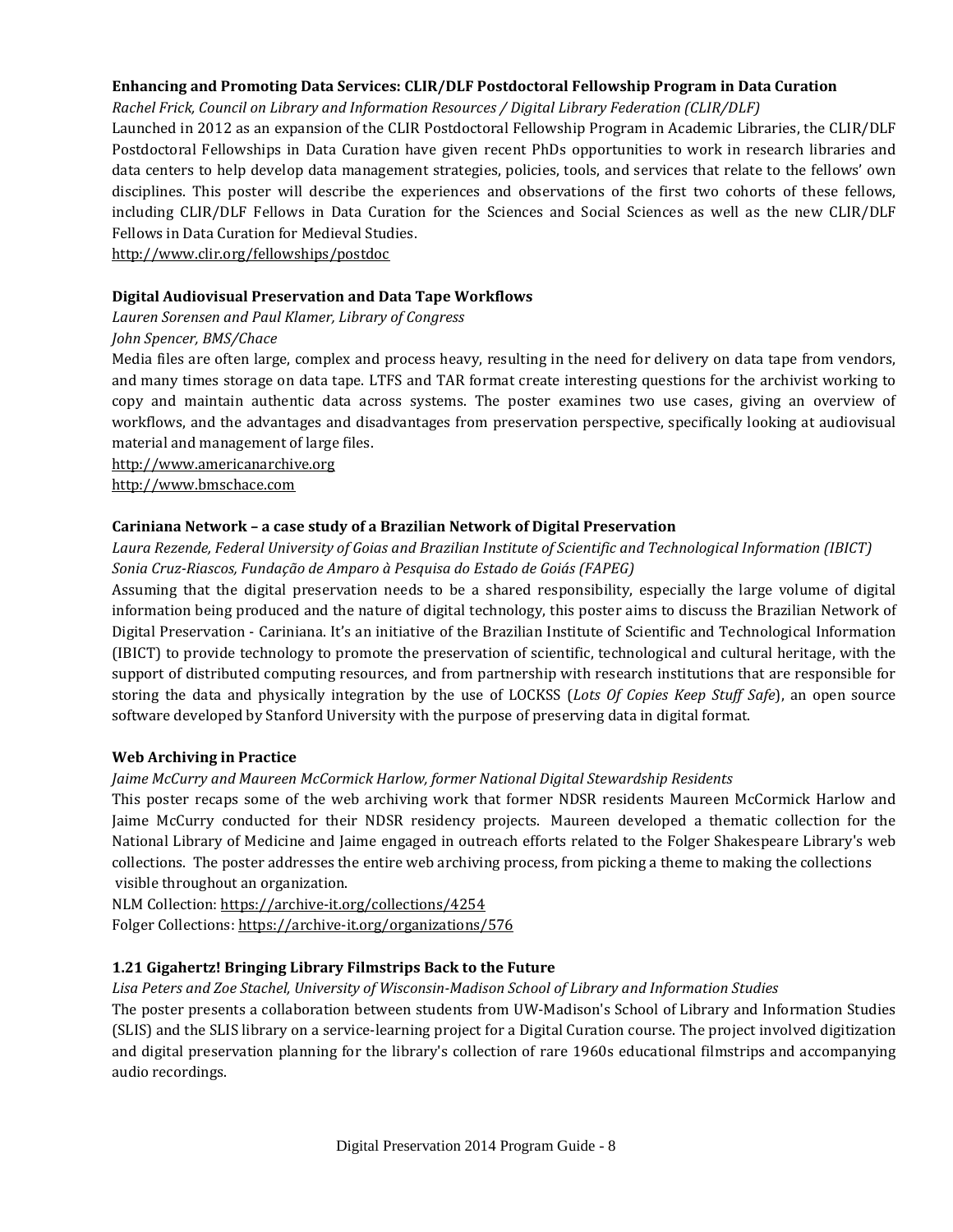## **Digital Preservation Outreach: Student Projects at CUA**

#### *Lindsey Bright, Michelle Datiles and Sarah Ettinger, Catholic University of America*

Eleven students in the CUA Library and Information Science Digital Curation class (Spring 2014) worked in team and participated in four digital preservation outreach projects. The poster highlights the student project products.

#### **Building an Archive from the Ground-UP: New Ways to Recruit Volunteers**

#### *Adam Mosseri, Wayne State University*

Trying to create a functional archive is no easy task. There are several factors that an archivist must consider when approaching such a challenge, like how will volunteers be recruited? How can I get graduate students and undergraduate students excited about archiving? After the volunteers have been recruited, how do you keep them interested to continue working on the project? Currently the archaeology archive at Wayne State University has accomplished this task. This poster will cover various aspects of how to approach an archive that is in need of attention, how to create interdepartmental cooperation in an academic environment and innovative ways to recruit undergraduate and graduate volunteers for archival and digital preservation projects.

#### **Linked Data Registry: A New Approach to Technical Registries**

#### *Jonathan Tilbury, Preservica*

The challenge of maintaining a comprehensive file format registry, whilst central to effective Digital Preservation, has eluded the world community despite many initiatives. This poster shows a practical way to operate an international peer-to-peer network of contributors and consumers of technical registry information and is based on EU funded research under the ENSURE project.

www.preservica.com

#### **Open Access to Government Data: Implications for Digital Curation**

*Cal Lee, University of North Carolina at Chapel Hill Nancy McGovern, Massachusetts Institute of Technology Alice Bishop, Council on Library and Information Resources Suzie Allard, University of Tennessee at Knoxville* 

In February 2013, the Office of Science and Technology Policy (OSTP) issued a memorandum to the heads of executive departments and agencies directing them to develop plans promoting open access (OA) to data and publications. This poster will summarize preliminary results and elicit feedback on a project to study the data curation needs implied by recent open access activities. We are conducting a structured content analysis of federal agency plans supporting open access to data and publications, interviewing leaders of projects recently funded by the IMLS to identify their experiences related to data curation needs, and placing these findings within the context of current data curation education offerings, caps and opportunities, as well as elaborating broader implications for cultural heritage institutions.

## **Efficient Thumbnail Generation for Web Archives**

#### *Mat Kelly, Old Dominion University*

A common method for presenting webpage change over time is to display a set of thumbnails of the mementos, or archived pages. In this work, we implement thumbnail summarization techniques that provide ease of browsing for captured mementos while optimizing the process needed to depict a representative summarization. <http://ws-dl.cs.odu.edu/>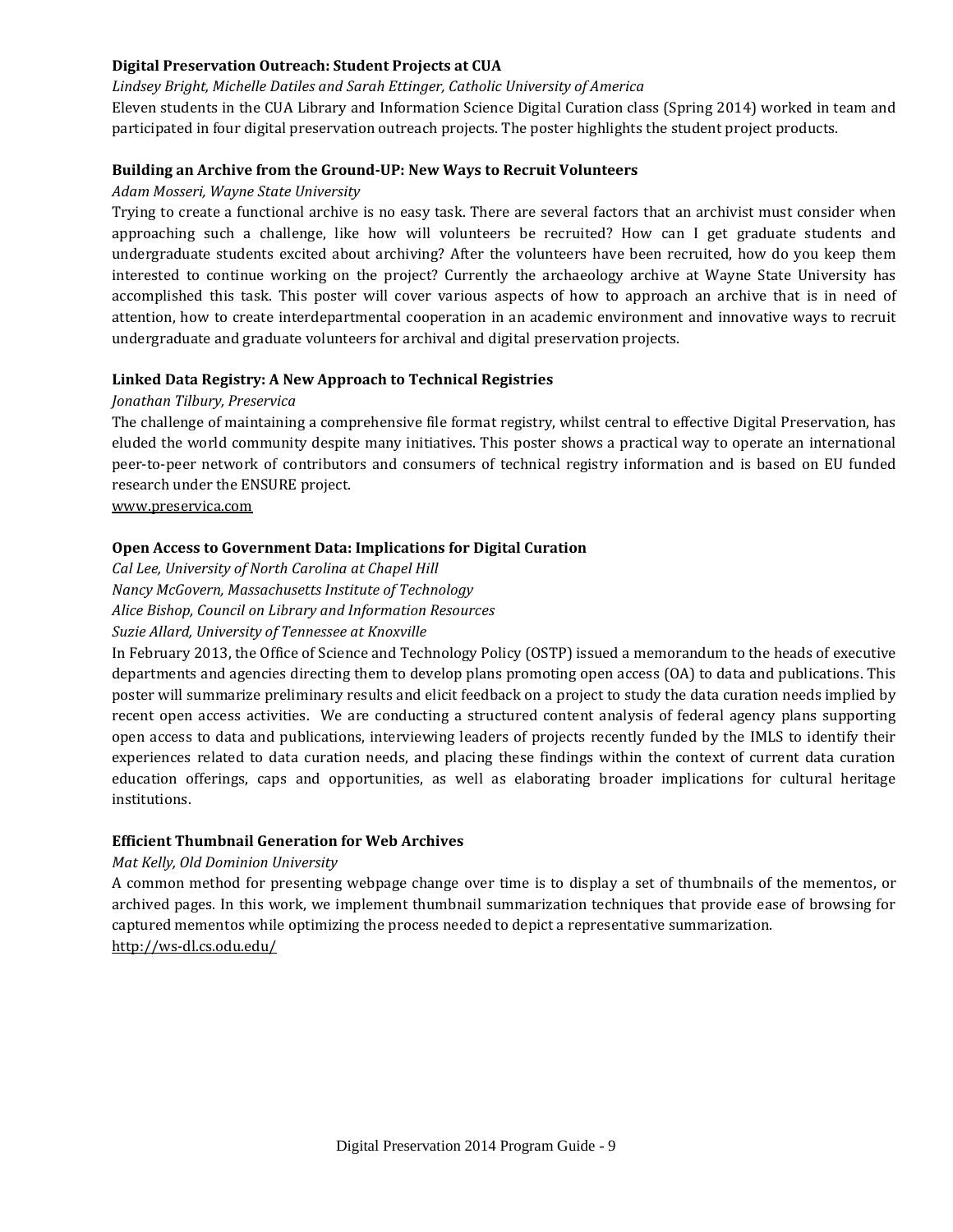## **Wednesday, July 23**

## **8:30 Registration and Continental Breakfast**

## **9:00 Workshops and Breakout Sessions II**

#### **Session 6: West End Ballroom – Salon C**

#### **Digital Preservation Questions and Answers**

#### *Hosted by NDSA Innovation Working Group*

Come with your questions and we will do our best to answer them. For example, what should you do with an old SQL database? What should skills should a job listing for a digital archivist include? When should you keep hidden system files around? What questions should you ask when acquiring digital photographs? These are exactly the kinds of practical and pragmatic questions that we face every day. In this interactive session, staff from NDIIPP and NDSA member organizations will field your questions in an open forum. Along with the face-to-face question and answer session, the session also formally launches Digital Preservation Questions and Answers [\(http://qanda.digipres.org/](http://qanda.digipres.org/)) an online platform for supporting exactly this kind of knowledge exchange on an ongoing basis. Participants are encouraged to ask and answer questions in this online forum alongside the session.

## **Session 7: West End Ballroom – Salon A**

#### **Tools Showcase and Demo Session**

This breakout session will feature brief presentations and/or demos of tools, services or an application. Following the presentations, participants will have the opportunity to for informal, one-on-one or small group demo sessions with the presenters.

#### **Wayne State University's digital collections infrastructure**

#### *Graham Hukill, Wayne State University*

At Wayne State University, we are in the process of building a digital collections infrastructure using Fedora Commons to store our digital objects, Solr as our primary search mechanism, and a combination of HTML / CSS / Javascript for the front-end user interface. These components are "glued" together with a Python based server that handles search, limited management of objects, and other specific functions. The missing piece in our digital collections infrastructure is a robust, reliable, sustainable, and easy-to-use tool for managing our digital collections and objects in Fedora Commons and Solr. This lightning talk will outline and demonstrate a python based tool we are creating for the management of our digital collections; a management and curatorial "glue".

#### **Community ScanDays: to create and maintain local personal histories**

#### *John Sarnowski, The ResCarta Foundation*

This demonstration will use open source software to digitally capture, annotate, index, store, discover, display and validate local individually owned materials. Individuals are welcomed to bring photographs, slides, letters, biographies, audio cassettes, and artifacts to their local library or historical society. Metadata is added to each digital file in Library of Congress standard METS/MODS/MIX/AudioMD. Individuals are given a CDR containing the digital files made from their analog materials. Individuals provide basic metadata on a form which includes a deed of gift which can be used to donate materials to the hosting institution if desired. Digital objects are gathered into collections, and indexed for inclusion into a community website, which is created the same day. The website is harvestable using OAI/PMH for inclusion into metadata stores like the DP.LA or display tools like ViewShare.org. The archive of objects can be validated over time by use of checksums. The contents or portions of the contents can be aggregated into state run digital archives. Software used in this demonstration will include Audacity, ResCarta Toolkit, jOAI and FileZilla.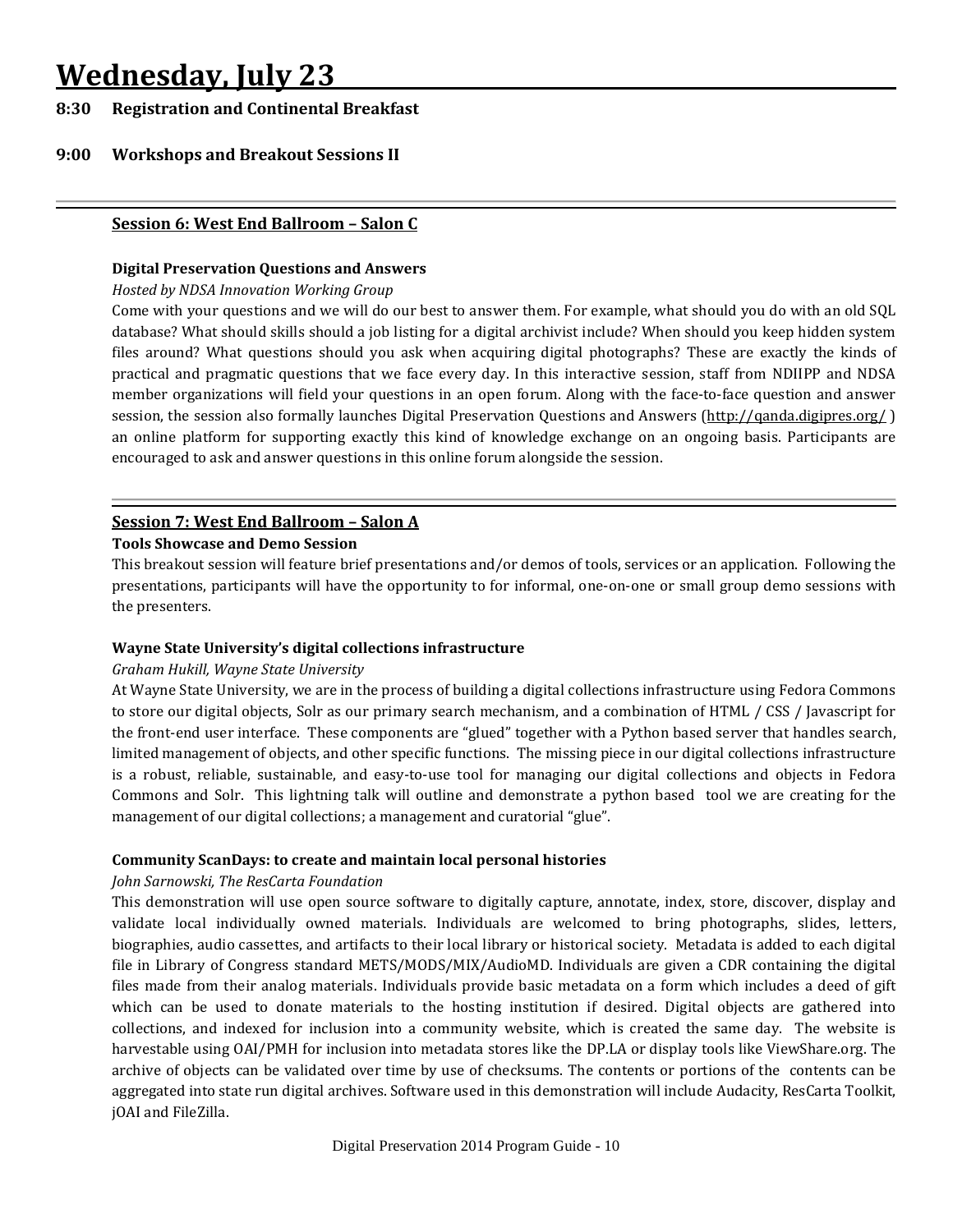#### **Dance Heritage Coalition**

#### *Kat Bell, Dance Heritage Coalition*

Dance Heritage Coalition will feature a demonstration of the Dance Preservation and Digitization Project (DPDP). The DPDP offers preservation- and access-quality video digitization services, preservation storage, and a secure online access point to share the cultural record of dance. The community-oriented approach to digitization has helped save unique moving image records held in "Living Archives" of dance companies. With these regional digitization stations (or "hubs") in New York City, San Francisco, and Washington, D.C., digitization goes hand-in-hand with outreach to the dance community to encourage records management and archival best practices. Preservation storage is offered to individuals, companies, and institutions that lack the infrastructure to be long-term stewards of digital files. The lightning talk will introduce the audience to the project, highlighting milestones from the past year. The demonstration will allow attendees to interact with the access point; learn about our digitization processes including technology and equipment specifications; see our metadata template and other resources used for education and outreach; and learn about fair use principles employed by the project. <http://archive.danceheritage.org/>

**AVPreserve Tools**

#### *Chris Lacinak, AVPreserve*

AVPreserve will be presenting the following three tools: COI, or The Cost of Inaction Calculator is a free web-based tool that helps organizations analyze the implications of waiting to digitize their audiovisual collections. COI is a counter-perspective to the concept of "ROI", or Return on Investment and helps effectively articulate what is lost in the way of access, intellect and finances through inaction. Fixity is a free and open-source GUI-based application that helps organizations and individuals ensure the data integrity of their collections of digital files through automated review, documentation and reporting. MDQC is a free and open-source GUI-based application that reads the embedded metadata of a file or directory and compares it against a set of rules defined by the user, verifying that the technical and administrative specs of the files are correct. MDQC automates and minimizes the time needed to QC large batches of files, greatly increasing efficiency.

[www.avpreserve.com](http://www.avpreserve.com/)

#### **Session 8: West End Ballroom – Salon E**

#### **Developing a Born-Digital Preservation Workflow**

#### *Bill Donovan and John Kearney, Boston College*

This presentation will focus on the research and development of best practices and protocols for dealing with borndigital archival materials, and putting these into action using a real-life test case -- an external hard drive given to Boston College's John J. Burns Library as part of the personal papers of the Irish soprano and harpist Mary O'Hara. They have employed a variety of software and hardware tools, including some traditionally used by law enforcement, to address the challenges of special collections libraries and archives as they seek to preserve electronic records for future generations. As these technical steps were being undertaken, multiple organizational, policy, and workflow questions emerged. They needed to differentiate what should be done immediately to protect and "clean up" electronic records versus what is more properly dealt with later by processing archivists.

#### **BitCurator Project**

#### *Porter Olsen, MITH*

BitCurator is an effort to build, test, and analyze systems and software for incorporating digital forensics methods into the workflows of libraries, museums, and archives (LAMs). It is led by the School of Information and Library Sciences (SILS) at the University of North Carolina, Chapel Hill and the Maryland Institute for Technology in the Humanities (MITH) at the University of Maryland. While attendees may have heard about BitCurator before, this demonstration will showcase the significant advances made in the BitCurator environment over the last year. While alpha versions of BitCurator required the use of unwieldy command-line python scripts, the current iteration of BitCurator has an easy to use graphical user interface. Other features include the ability to mount disk images for data access, a duplication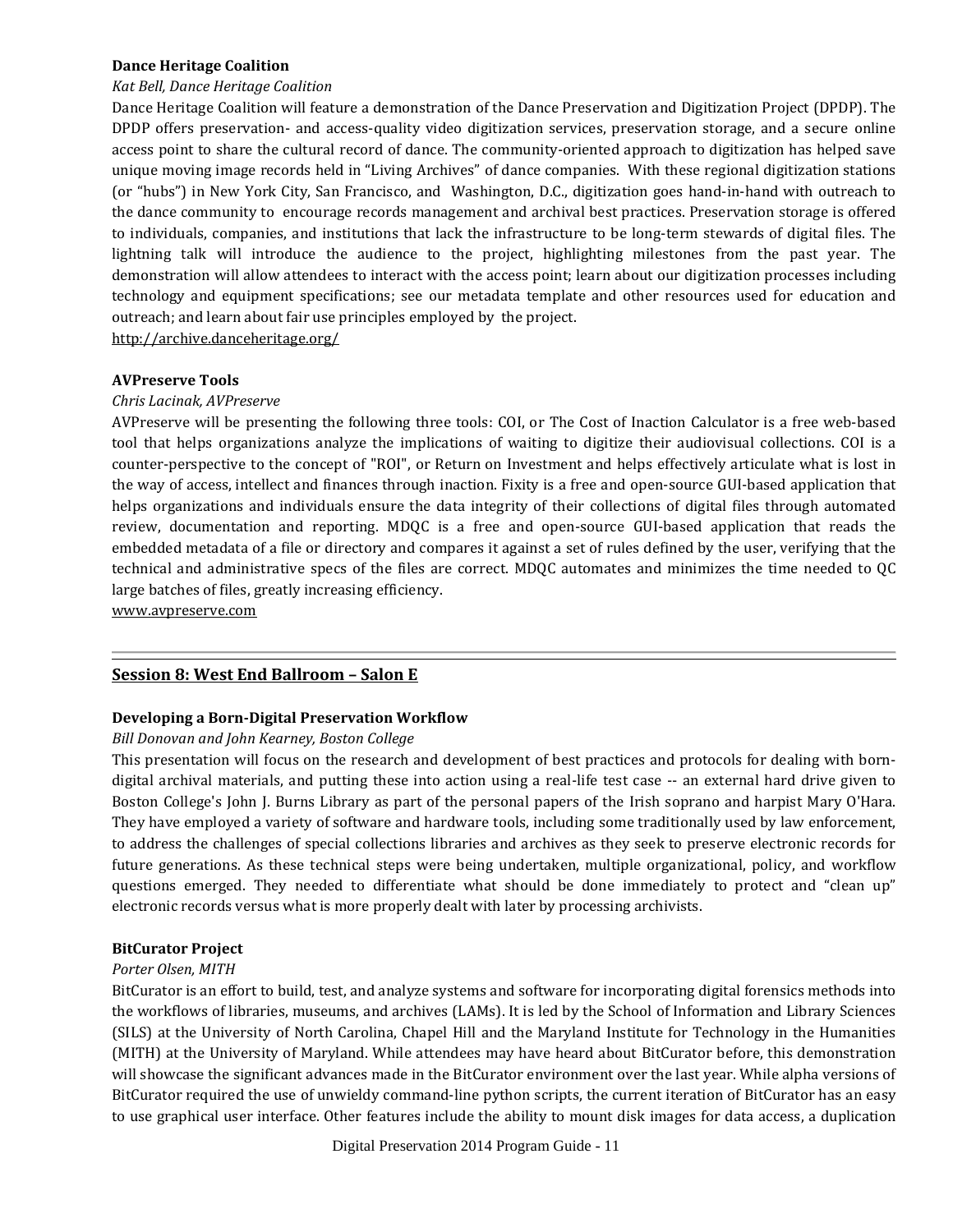removal tool, and PREMIS metadata capture and generation recording interactions throughout the disk image's lifecycle. The new interface and additional tools allow digital archivists with a range of technical expertise to incorporate digital forensics tools and methods in their digital preservation workflows. This lightning talk and demonstration will introduce these significant enhancements to the BitCurator environment for conference attendees to see and interact with first-hand.

#### **Planning a Web Archiving Project**

#### *Kim Schroeder, Wayne State University*

The growth of web archiving tools is a blessing for those involved in saving today's cultural but temporal assets. Options range from simple open source tools to full service supported software. What are the capture results? All web archiving is not equal and after a careful 8 point quality assessment of the options, an evaluation has been developed to reflect the closeness of the "preserved" site to the actual current live experience. This assessment was then applied to more than 100 web sites for evaluation. Discussion will focus on defined quality, usability of the tools, quantification of the replication of the live experience, percent of original data preserved and stability issues. A chart of the results will be available for discussion. The intent is to serve as a tool for planning a web archiving project as well as managing expectations for the final result.

## **Session 9: Dupont Ballroom – Salon G**

#### **Preserving and Rescuing Heritage Information on Analog Media**

*Fenella France, Library of Congress*

*Vivek Navale, NARA*

*Elizabeth Griffin, CODATA Task Group*

*Chris Muller, Muller Media Conversions*

The sciences and the humanities share a common need to access data from the past. Despite the amazing sophistication of modern (electronic) data and analyses, only older (analog) data can inform about past conditions reliably enough for accurate research into changes and evolution. Accessing heritage information correctly and comprehensively is a multi-faceted challenge, involving expert treatment of media such as photographic images, ageing papers and books, early digital devices (tapes, cylinders, optical disks), and confronting other problems with data that cannot be reproduced. By reviewing the complementary roles of archivist, librarian, educator, database manager and scientist, this session will emphasize the need for team work, and the inclusive approaches required so that our many heritage records of by-gone Nature and culture can be interpreted correctly for the benefit of humankind. Active participation is encouraged.

## **Session 10: Dupont Ballroom – Salon F**

#### **A Model for Integrating the Publication and Preservation of Journal Articles**

#### *Kevin S. Hawkins, University of North Texas*

There are policy, technical, and workflow gaps in library efforts to preserve online journal literature. Since libraries are increasingly involved in journal publishing, HathiTrust, a shared preservation-quality digital repository, is a natural place to archive and provide access to journal literature to ensure its long-term preservation and discoverability. The University of Michigan Library is funding the creation of mPach, an open-source, end-to-end publishing system in which archiving in HathiTrust happens as a byproduct of publication rather than being carried out after the fact. The architecture of mPach, its envisioned workflow, and plans for creating a shared infrastructure for publishing open-access journals will be summarized.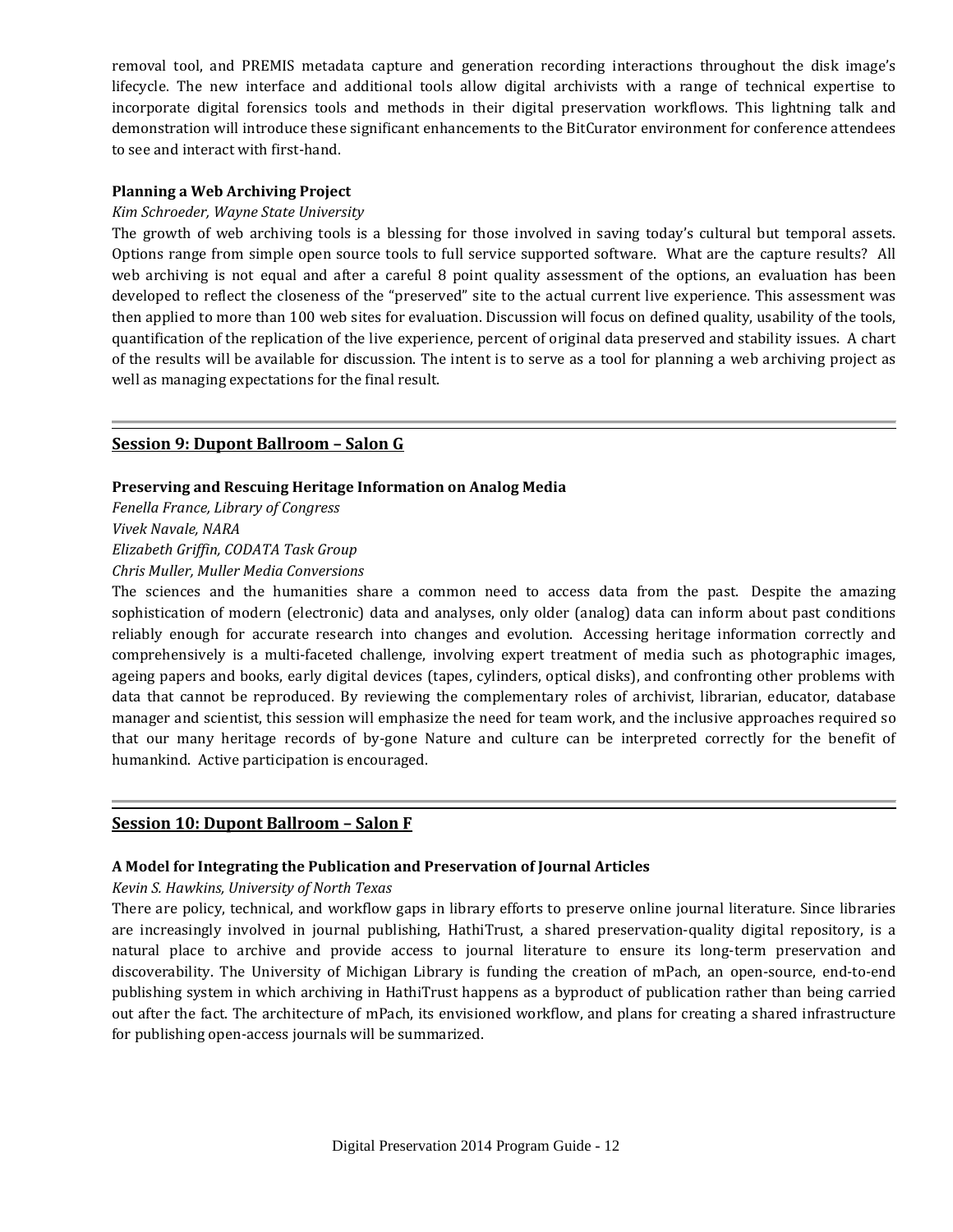#### **Kairos: A Journal of Rhetoric, Technology, and Pedagogy**

#### *Cheryl Ball, Illinois State University*

Kairos: A Journal of Rhetoric, Technology, and Pedagogy is the premier online scholarly journal in digital writing studies, a field that researches technology's impact on writing and pedagogy. For two decades, Kairos has been an open-access, peer-reviewed journal read in 180 countries, and is the longest continuously running journal that publishes webtexts. The speaker and her team recently tried to move Kairos from a hand-crafted journal to a more sustainable editorial-management system, Open Journal Systems, and to populate the database, we mined metadata from the entirety of Kairos's back issues at the webtext level and media-element level (e.g., a webtext can average 25 files per piece, including HTML, JPG, PNG, MOV, CSS, etc.). They mined for a combination of 32 fields of metadata, using Dublin Core (as represented in OJS) and scholarly-multimedia-specific fields. Cheryl Ball will present the crosswalk between these three schema (DC, PKP, Kairos) and discuss several challenges to the project besides the obvious ones of time and labor.

## **10:15 Break**

## **10:45 Workshops and Breakout Sessions III**

## **Session 11: West End Ballroom – Salon C**

#### **Preserving News and Journalism**

*Anne Wootton, PopUpArchive Leslie Johnston, NARA*

*Aurelia Moser, Knight/Mozilla OpenNews*

*Edward McCain, Missouri School of Journalism*

As news is increasingly digital in nature, news organizations don't have the expertise or resources to properly archive or preserve their digital work for future generations — or even to preserve their work for a year from now. This is true at small regional newspapers struggling to maintain a web presence and keep digital backups of their articles, images, and videos. It's also true at the biggest national news organizations building interactive news apps and datadriven journalism projects. As journalists and archivists, we are alarmed. In this session, we will share stories from our varied experiences in digital news production and archiving. We come from different backgrounds, but we share a common desire to better unite journalists and news organizations with archivists and the archival communities best equipped to provide them with resources. This session is a continuation of initiatives that many of us are already involved in with colleagues from the Reynolds Journalism Institute, the Newseum, the Mozilla Foundation, the Internet Archive, the NYTimes, ProPublica, and the Washington Post.

## **Session 12: West End Ballroom – Salon A**

## **The National Digital Stewardship Residency Program in DC, NYC and Boston**

*Margo Padilla, Metropolitan New York Library Council (METRO) George Coulbourne, Library of Congress Andrea Goethals, Harvard Library Vickie Allen, PBS*

*Nancy McGovern, MIT Libraries Kris Nelson, Library of Congress Jamie McCurry, Hillwood Estate, Museum & Gardens Maureen McCormick Harlow, PBS*

The National Digital Stewardship Residency (NDSR) promises to bridge the gap between the theory and practice of digital stewardship by enabling qualified recent graduates the opportunity to participate in rigorous project work at established organizations. Through this collaborative opportunity, residents work to develop solutions to an array of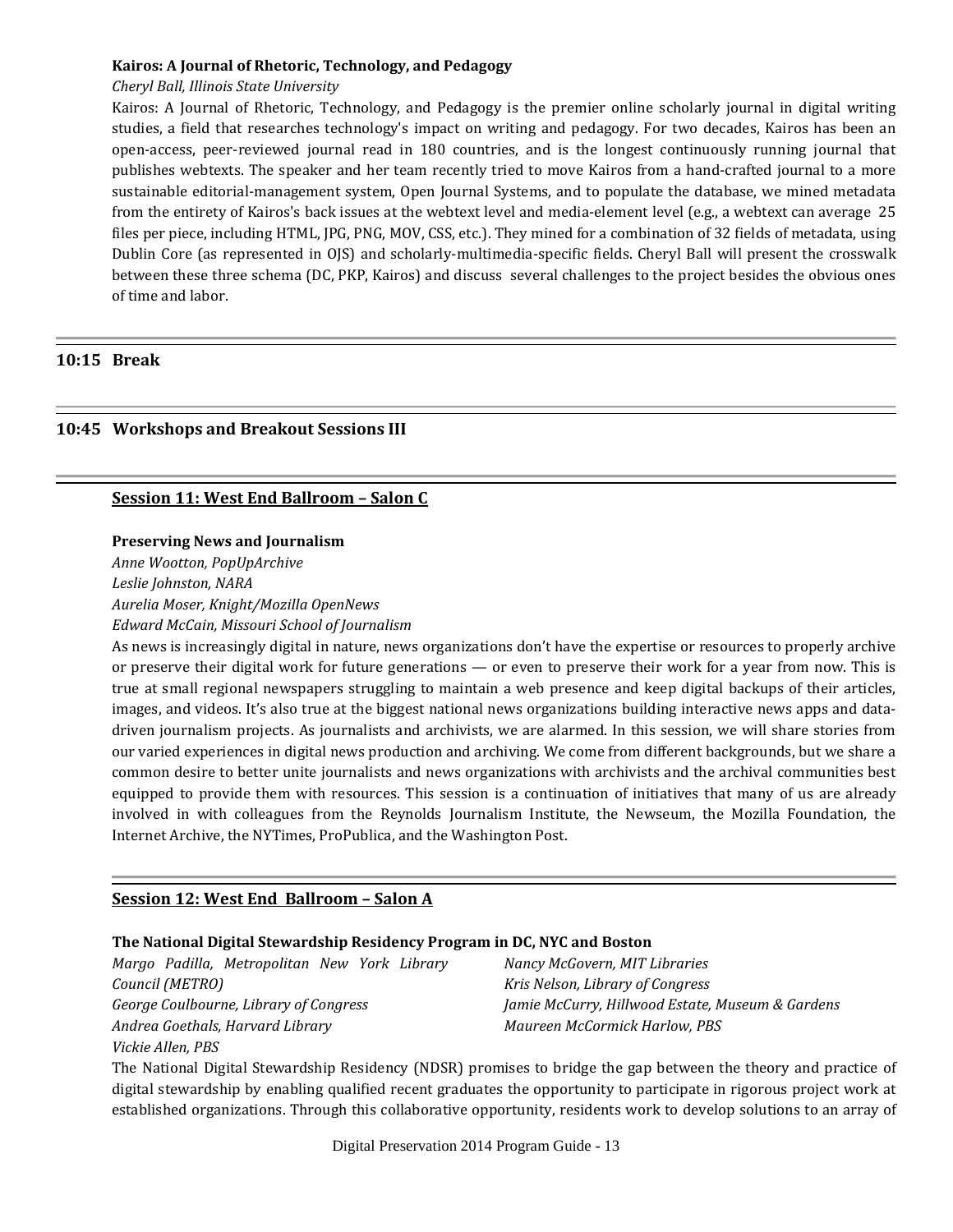digital problems and challenges, enabling mutual learning and growth for both residents and the participating organizations. This discussion will center around topics related to being a host to a resident or replicating a NDSR program, including program administration, goals and structure, and ongoing program development.

#### **Session 13: West End Ballroom – Salon E**

#### **Digital Preservation Audit and Planning with ISO 16363 and NDSA Levels of Preservation**

*Seth Anderson, AVPreserve*

*John Faundeen, USGS*

#### *Bert Lyons, AVPreserve*

The digital preservation community spent the previous two decades determining how best to create, preserve, and provide access to digital collections. These efforts led to numerous guidelines and standards outlining the functions and services of an optimal preservation infrastructure. For many organizations that have been developing preservation infrastructures according to the principles of these guidelines, the question has changed from *how* to *how well*. The introduction of criteria such *as ISO 16363 - Audit and Certification of Trustworthy Digital Repositories* and measurements such as the NDSA's *Levels of Digital Preservation*, provide structured approaches to determining the suitability and maturity of an organization's maintenance, security, and delivery of digital assets. This panel will demonstrate an assessment and gap analysis model that pairs the linear model of ISO 16363 with the horizontal metrics of the NDSA Levels of Digital Preservation. Members of the panel will present recent examples of audits and assessments utilizing these resources. They will illustrate the challenges raised by compliance with the standard and levels, and will examine whether certification is a necessity for establishing trust between an organization and its constituents.

#### **Session 14: Dupont Ballroom – Salon G**

#### **Using Metadata to Support the Presumption of Authenticity**

#### *Adam Janesen, University of Hawaii*

As digital records are increasing being utilized in court systems, and therefore understood to a greater extent by judges and law makers, higher standards of conduct are being demanded of those collecting, processing and storing digital records used for evidentiary purposes. The result of these higher standards can be seen in the increasing amount of case law defining digital evidence collection and handling. As a result, there exists a stronger emphasis on developing mechanisms for digital records to able to demonstrate their authenticity, accuracy and accessibility over time. One such mechanism is imbedding an automated framework into the transfer process that records the ingestion of digital objects into a repository. This session will present one state archives approach to supporting a digital record's authenticity over time by integrating the METS and PREMIS metadata schemas into the transfer and processing of archival digital records in order to create a comprehensive set of documentation.

#### **Implementing Preservation Metadata: PREMIS Conformance and Best Bractices**

*Evelyn McLellen, Artefactual Systems Inc.* 

#### *Rebecca Guenther, Library of Congress*

Does your implementation of preservation metadata conform to the requirements of the *PREMIS Data Dictionary for Preservation Metadata*? If so, does it adequately capture all of the necessary functions of a digital repository that preservation metadata are supposed to support? Exactly what are those functions? This session presents the work of the PREMIS Conformance Working Group as it has tried to clarify and grapple with these questions over the past year. Evenlyn McLellen and Rebecca Guenther present the work of the Conformance Working Group to date and invite the audience to voice their own questions and share their experiences using preservation metadata in their own institutional settings. Both experienced PREMIS users and newcomers to PREMIS are encouraged to attend.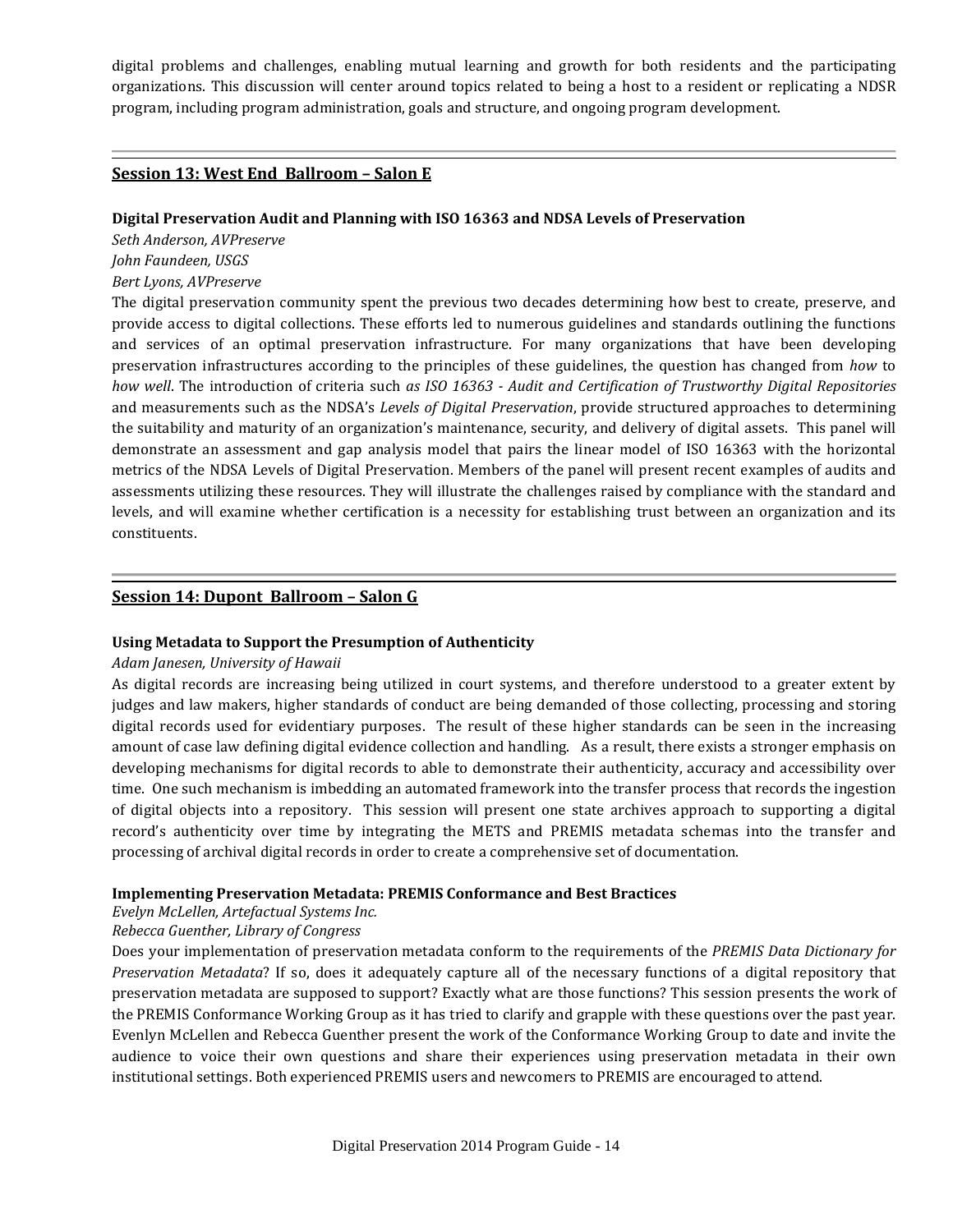#### **Session 15: Dupont Ballroom – Salon F**

#### **Project Pitching Session (sign-up required at the registration desk)**

*Funding Agencies: Institute of Museum and Library Services*

*National Historical Publications and Records Commission*

*National Endowment for the Humanities*

This session will offer the opportunity for attendees to meet one-on-one with the staff from three public funding agencies. Attendees may discuss ideas for project proposals or other topics of interest. **Sign-up for a 10 minute time slot discussion at the registration desk.**

#### **12:00 Lunch and Presentations**

#### *12:30 CURATEcamp: Digital Culture Preview*

#### *Amanda Brennan, Tumblr*

*Trevor Blank, The State University of New York at Potsdam*

*Trevor Owens, Library of Congress*

The web is a cultural platform. Across the web, a wide range of existing communities interact and express a diverse array of online communities have developed their own cultures. Unlike many other media, the participatory nature of the web has enabled a proliferation of the expression of these diverse cultures. As scholars increasingly turn to study this vernacular web, cultural heritage organizations responsible for collecting and preserving folklife and folklore need to develop plans and programs to collect and preserve records of these cultures and communities. Following Digital Preservation 2014, Trevor Owens of NDIIPP, Amanda Brennan of Tumblr and folklorist Trevor Blank will host a CURATEcamp unconference on this topic. In this session, they will each briefly describe the issues at hand and their goals going into the unconference.

## *12:40 Lightning Talks*

#### **Visual Haggard and Digitizing Illustration**

#### *Kate Halterhoff, Carnegie-Mellon University*

*Visual Haggard: The Illustration Archive* (visualhaggard.org) is a digital archive intended to preserve, centralize, and improve access to the illustrations of popular Victorian novelist H. Rider Haggard (1856 - 1925). The majority of Haggard's approximately fifty novels including *King Solomon's Mines* (1885) and *She* (1887) were lushly illustrated, many of them repeatedly in different editions and by different illustrators. Illustration was always an essential part of reading Haggard's romances during the nineteenth-century. However, most recent published editions of Haggard's novels such as those from Penguin and Oxford Classics omit these visual texts. Illustration's absence and marginalization extends to digital archives. Google Books and Internet Archive's book scans often render illustrations haphazardly and in poor DPI quality. Absent illustration as well as grainy and low-resolution scans argue implicitly against the visual text's importance. This presentation will discuss the ways in which *Visual Haggard* uses digital preservation to re-prioritize the visual. The speaker will explain why focusing on visuality makes *Visual Haggard* a limited yet representative digital preservation project, and encourage others to consider illustration in their own work.

#### **DuraSpace and Chronopolis Partner to Build a Long-term Access and Preservation Platform**

#### *Michele Kimpton, DuraSpace*

DuraSpace and U of San Diego are building a robust, flexible Digital Preservation solution by integrating services DuraCloud and Chronopolis. The DuraCloud software and Chronopolis software are being integrated to provide a flexible end to end preservation solution for members of the Digital Preservation Network(www.dpn.org). Some of the unique characteristics of this integration that could benefit Institutions archiving content in the Digital Preservation Network: any type of content can be ingested and stored; content can be transferred over the wire or via Internet 2; no special software needs to be installed by the Institution; content managed by Fedora and DSpace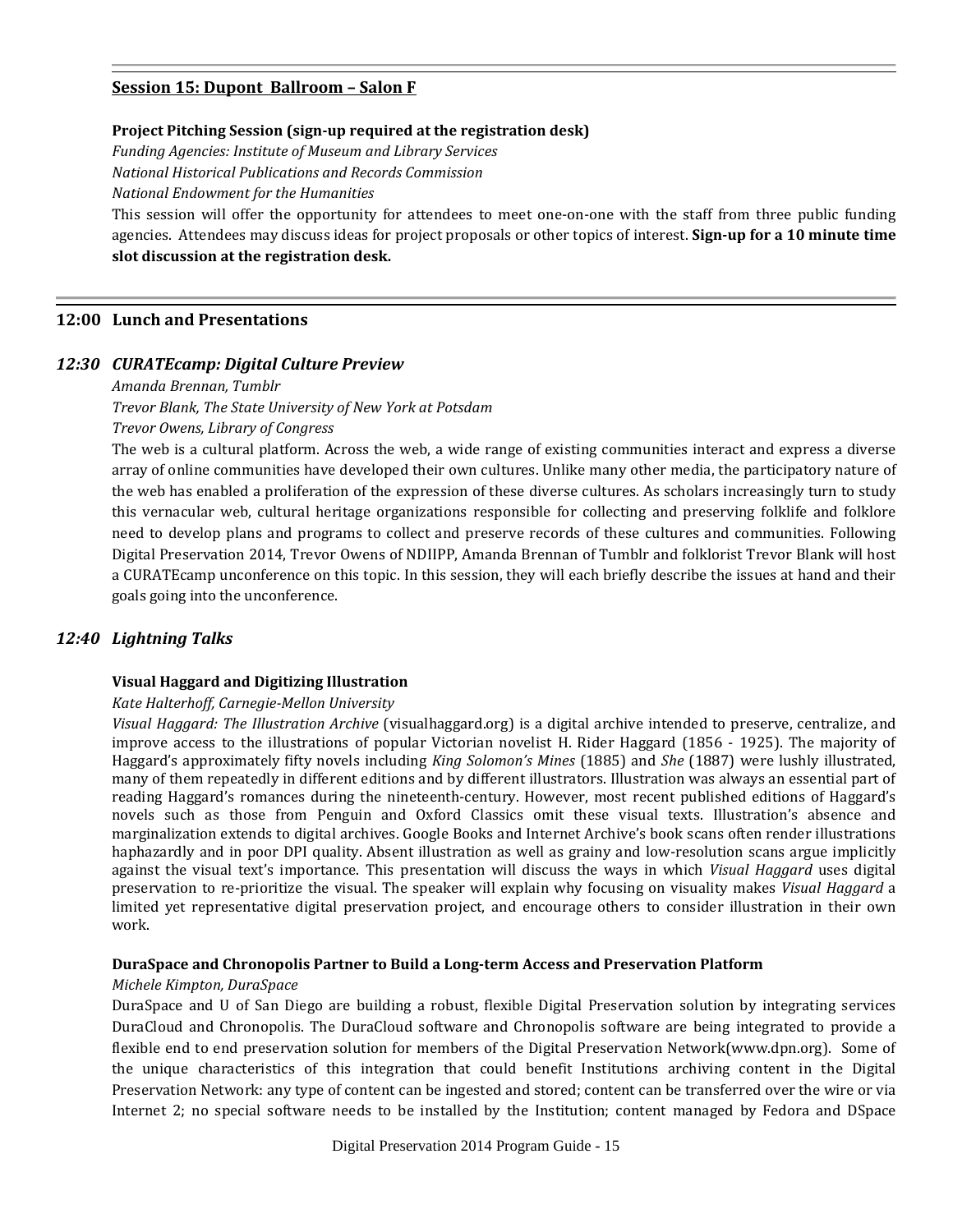repositories is seamlessly integrated with this DPN node; institutions can choose to keep their content in DuraCloud and a subset in DPN for the most flexible archiving solution; and no special packaging required by Institution, content is automatically packaged using "bag-it." DuraSpace and UC San Diego will begin pilot trials this summer and start accepting production content the beginning of 2015. This lightening talk will highlight the key aspects of the project.

## **Library of Congress Recommended Format Specifications: Encouraging Preservation Without Discouraging Creation**

## *Theron Westervelt, Library of Congress*

The Library of Congress has developed a set of hierarchies of physical and technical characteristics of creative works, which encourage preservation and long-term access. These will be used to help guide the Library's own acquisitions, but the Library is also sharing them with external stakeholders for their benefit as well.

#### **Electronic Records and Digital Archivists: A Landscape Review**

#### *Jane Zhang, Catholic University of America*

After the turn of the 21st century, more archival and other cultural heritage institutions start to hire/create positions for electronic records or digital archivists with responsibilities for collecting and processing electronic records and digital archival collections. This lightening talk presents and interprets the findings of a landscape review of the electronic and digital archivist workforce in the United States.

## **Panel Discussions and Afternoon Talks**

## **1:00 "Research Data and Curation" Panel**

*Elizabeth Yakel, University of Michigan, Ann Arbor Ixchel Faniel, OCLC Research Inna Kouper, Indiana University*

*Dharma Akmon, University of Michigan, Ann Arbor*

Effective data reuse depends on a complex chain of activities and involves the interplay of data producers, reusers, and curators. A key challenge is determining what specific data curation practices are needed to enable data reuse. For example, data undergo many transformations during their lifecycle and several people may contribute to these transformations. What should be captured, and how should it be captured so that other scientists can make use of the data? Even when data have been curated, reuse of data is not necessarily straightforward; there are important limitations to how easy data curation can make data reuse. In this session, four presenters will explore these issues in two different contexts: a cyberinfrastructure project that enables the transfer of active data into preserved data objects, and a case study of secondary uses of curated data in the archaeological community. A panel discussion will follow.

#### **1:45 Contending with the Network**

*George Oates, Director, Good Form & Spectacle*

#### **2:15 Break: Survey Announcements**

The *NDSA Standards and Practices Working Group* has created a short survey – only three required questions – to help us identify and rank some of the issues that may hinder digital video preservation. The *2014 DPOE Training Needs Assessment Survey* is designed to capture perspectives on the continuing education needs of your organization in regards to digital preservation education needs.